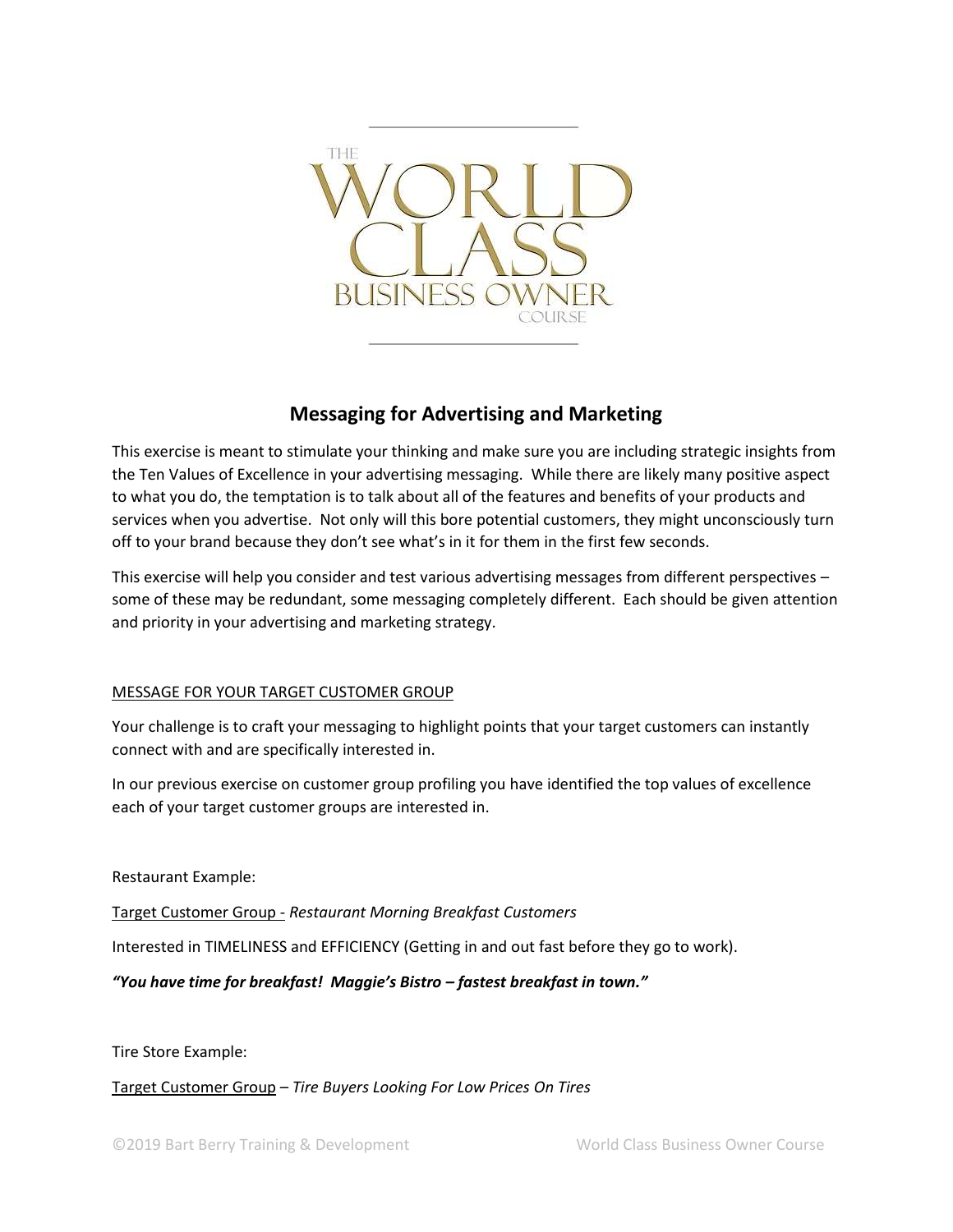Interested in VALUE pricing

#### *"Because Tires Shouldn't Cost So Much"*

YOUR MESSAGE FOR YOUR #1 TARGET CUSTOMER GROUP

#### Target Customer Group:

Most Important Value of Excellence to this customer group:

**Advertising message:** 

#### MESSAGE FOR COMPETITIVE DIFFERENTIATION

Messaging to separate yourself from the competition takes two forms;

- 1) Message to emphasize your strengths compared with your competitors
- 2) Message to mitigate for your competitor's strengths
- 1) Example: (Connection Ease of Access) Restaurant/Club Hours

**"San Diego's Latest Late Night Club – Our Kitchen Never Closes"**

2) Example: (Quality of selection compared with big box retailers)

# **"Every IPhone Accessory Always In Stock"**

# YOUR MESSAGES FOR COMPETITIVE DIFFERENTIATION:

- 1)
- 2)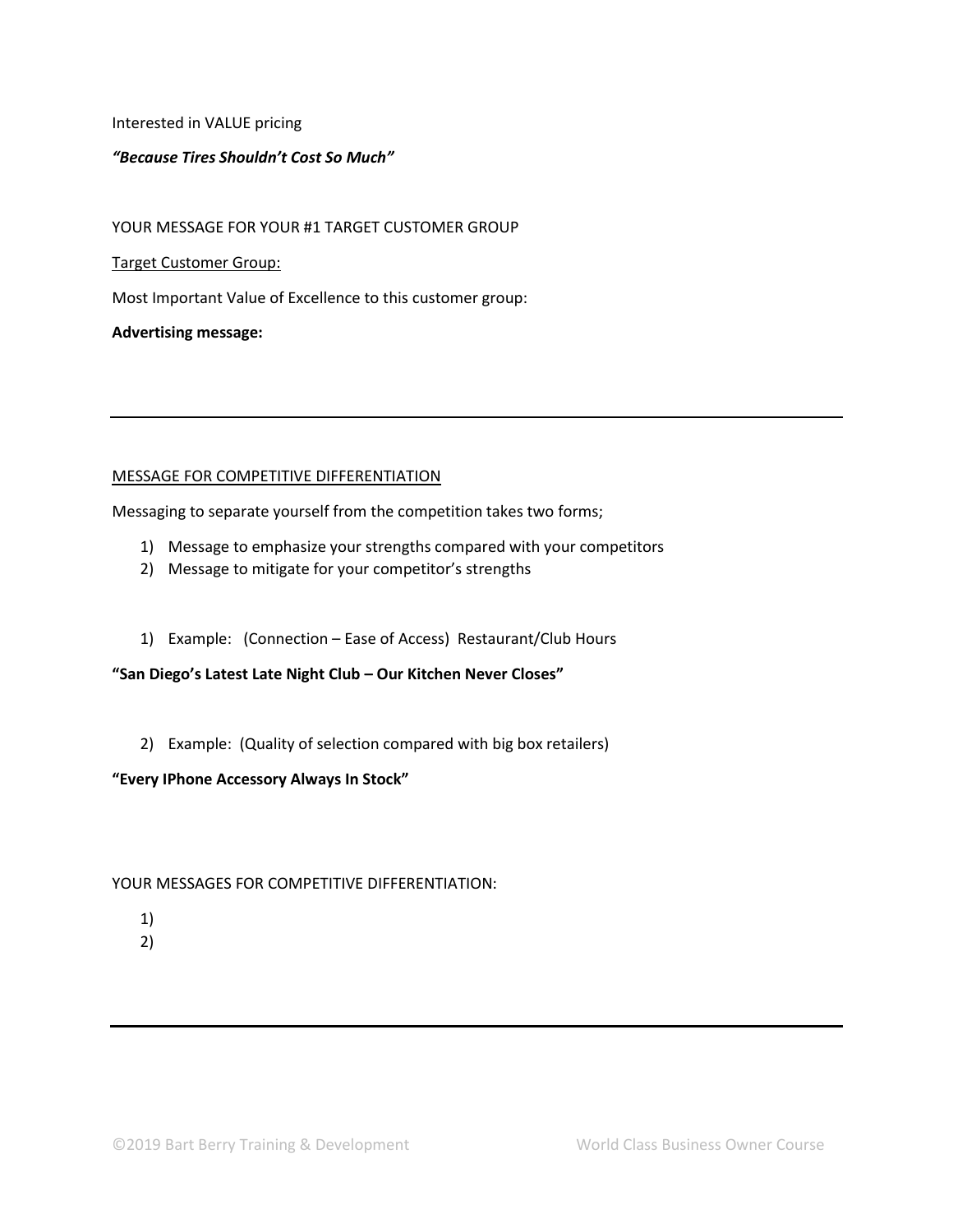# MESSAGE TO EMPHASIZE YOUR STRONGEST SATISFACTION ATTRIBUTES

Your Biggest Overall Customer Satisfaction Strength (highest question score from audit)

Example: *"The Friendliest Restaurant In Town"* (High Scores – Self Management Courtesy, Service etc.)

Example: *"The Technical Answers You're Looking For"* (High Scores Quality – General Systems Knowledge of Staff)

Message to highlight your biggest strengths:

#### MESSAGE TO MITIGATE FOR LOW SATISFACTION SCORES

If an identifiable negative Return & Recommend rate has developed with specific complaints about your business it will be important to let customers know you heard them and are addressing their complaints

# Example: *"We heard you – Free dessert if you wait more than 20 minutes for your meal"*

Example: *"We're going back to the start"* (Chipotle Mexican Grille after hundreds got food poisoning at a few of their stores).

Example: *"Under New Management"*

# MESSAGE TO EMPHASIZE NEW IMPROVEMENTS OR RECENT CHANGES

If you have recently added or changed anything with your business – especially as a result of the processes in this course.

Example: "*Try Our New Sommelier Select Wine List"*

Example: *"Meet Robert Cunningham – Our New Head Of Web Design"*

Example: *"Meet The New Non-Invasive Glucose Monitor"*

Tip: Combine various messaging to incorporate as many of these perspectives as possible into one or two advertisements that can become the basis of a complete branding campaign.